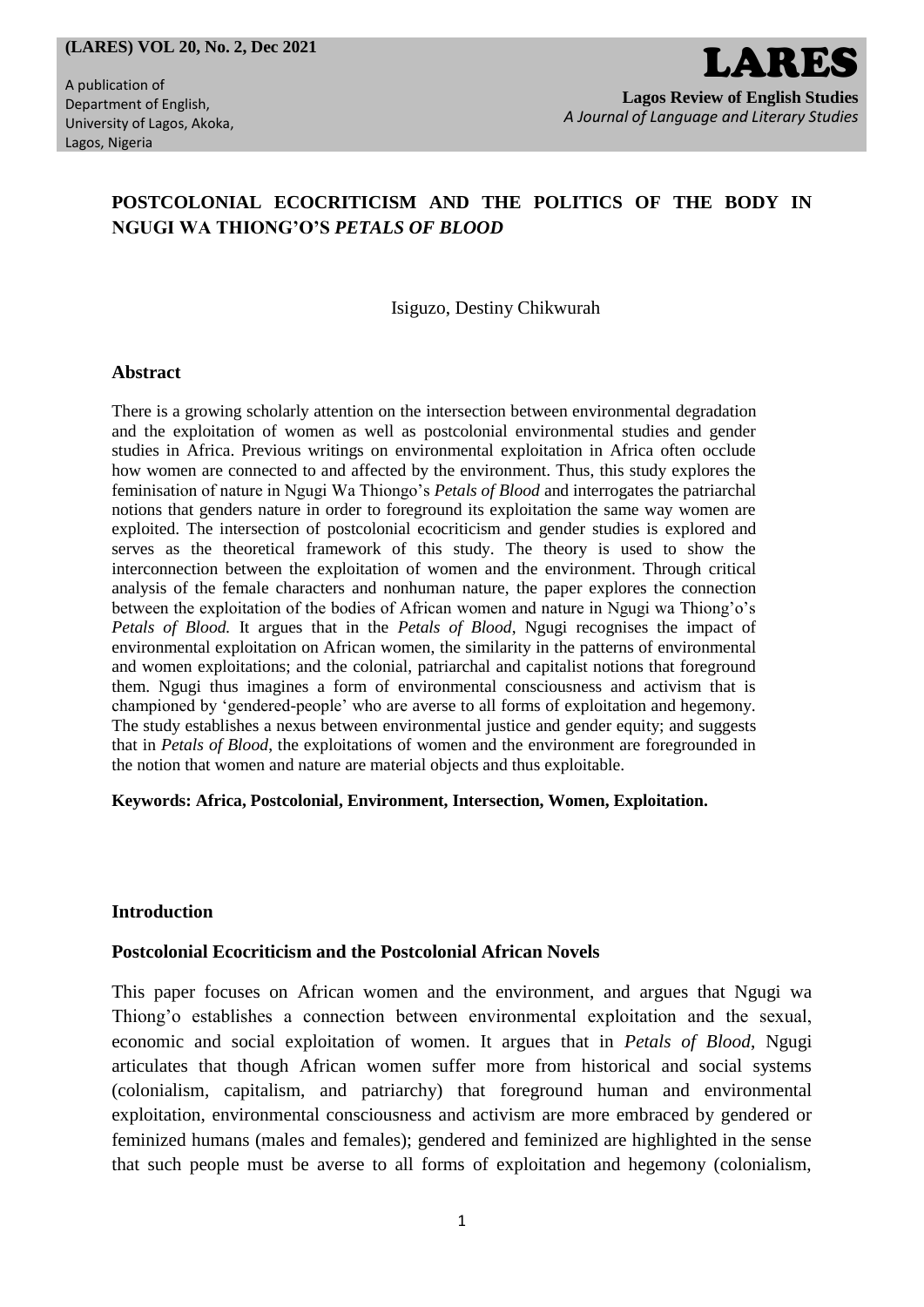patriarchy, and capitalism) which perhaps favour the men. It is within this context that Gurreet Kaur writes that "it would be necessary to recognize that the exploitation of nature and the oppression of women are intimately bound up with notions of class, caste, race, colonialism and neo-colonialism" (189).

Through the episteme of postcolonial ecocriticism, this paper explores the connection of the African women and the environment, and how the African woman is exploited like the environment and also doubly dispossessed by patriarchy, colonial and neo-colonial structures. Thus, the cultural and social systems employed in the exploitation of African women and the environments are interrogated. Additionally, it looks at the dualisms and ambivalences of connecting women and nature in Ngugi wa Thiong'o's *Petals of Blood*, noting that while this connection shows a wholesome African woman's affinity to nature, such connection and feminization of nature could reinforce exploitation through patriarchal and capitalist notions. These issues are examined through the theory of Postcolonial ecofeminism which accommodates the peculiarity of African women and environment.

While the theory of post-colonialism has flourished in the criticism of the African novel, ecocriticism as a theory has not been adequately utilised in the interrogation of the environmental history and peculiarity of African women. This has led to a growing literary discourse of African literature in postcolonial ecocriticism (Cilano and DeLoughrey 77) which takes its footing in the African novel tradition. Environmentally conscious writing is not new in postcolonial Africa. According to Gurrett Kaur, "if we were to look at some of the postcolonial countries such as those in Africa and South Asia, particularly India, we realize that these nations have a history of environmental activism and movements even before ecocriticism emerged as an academic discipline in the Western world" (188). However, the scepticism of African literary critics over approaching environmental issues from an ecocritical viewpoint stems from the fact that ecocriticism tends to globalize environmental problems and thus de-emphasizes the importance of the local and indigenous historical and cultural peculiarity of Africa, a problem and complexity postcolonial-ecocriticism tends to address (Caminero-Santangelo 7-8).

In Africa, while the environment is exploited, degraded and plundered, women are also exploited, abused, treated as the "other" by what Ashcroft, Griffiths, and Tiffin describe as "various forms of patriarchal domination" (249). This is why the two theories that have often been adopted to explore the exploitation of postcolonial women and environment– Postcolonial Feminism and Postcolonial Ecocriticism –seem to have followed distinct but convergent paths in their critical and theoretical enterprises in showing a connection between the exploitation of women and nature. The intersection of these two theories has been called different names, including "postcolonial ecofeminism" (see Kaur, 2012). Kaur, in defence of his treatise on postcolonial ecofeminism, asserts that: "For many women around the world, their day-to-day lives depend on the survival of the forests and land that sustain their daily activities. *Thus,* their interest to conserve and preserve the environment around them stems from a daily effort to survive materially" (189)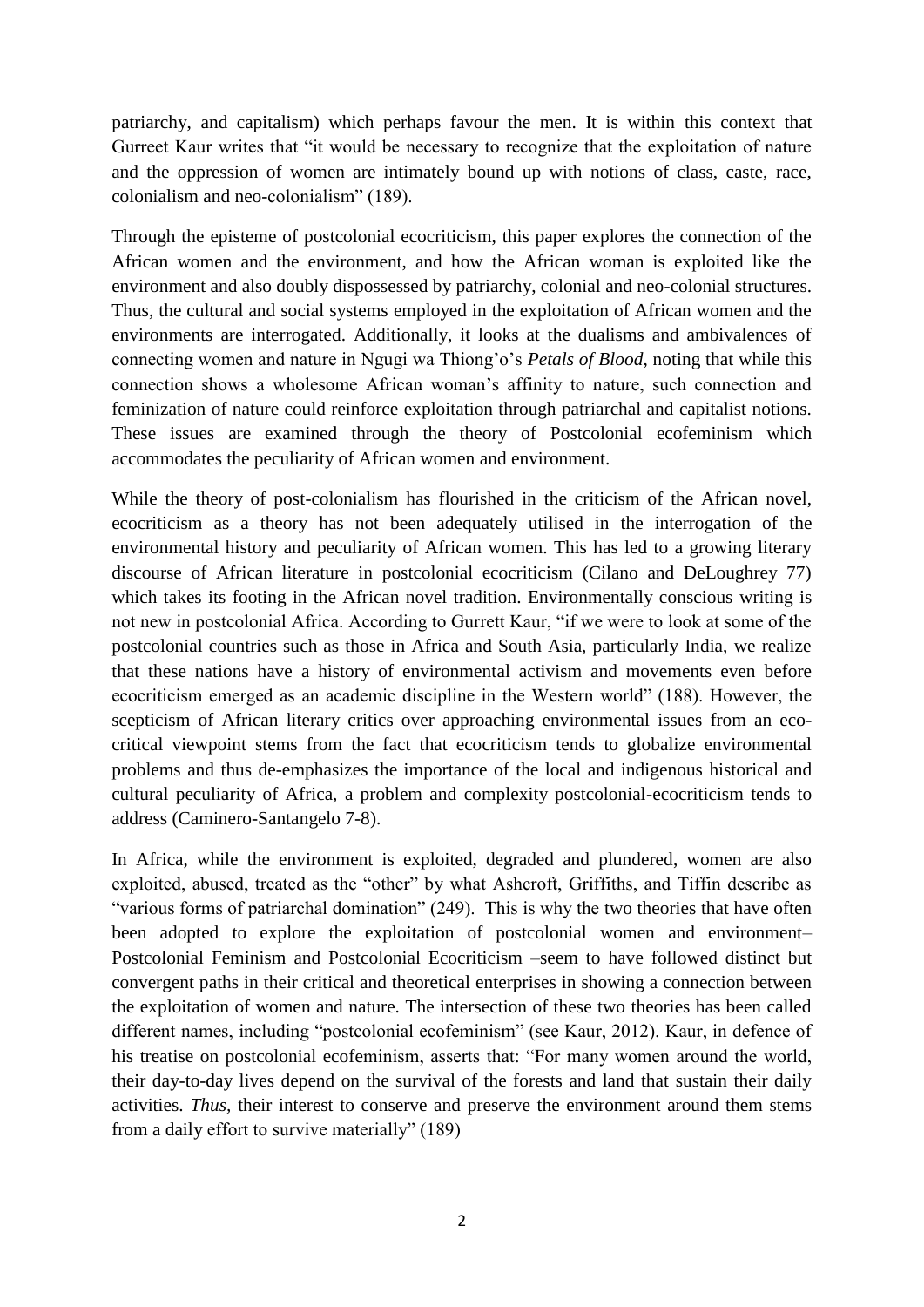Apart from the environmental challenges women face, Kirsten Holst Petersen maintains that the postcolonial and neo-colonial exploitation African women face is peculiar and distinct from that of their Western counterparts. According to her, "whereas Western feminists discuss the relative importance of feminism versus class emancipation, the African discussion is between feminist emancipation but also versus the fight against neo-colonialism, particularly in its cultural aspect" (250-252). The Postcolonial African woman struggles with a patriarchal culture that portrays her kind as invisible. The African woman's experience is not a simplistic narrative but a unique complex construction of material, political, economic and religious oppression and exploitation that has been adequately addressed in postcolonial and feminist writings. Irrespective of the important roles they play which include food production, the African woman struggles with institutionalized barriers that inhibit expression, material growth and visibility. For instance, the institution of progeny and lineage in African culture is such that sees the female as under perpetual erasure whereas the male child is culturally recognized as an embodiment of filial succession and an important agent in maintaining the family lineage. On this ground, the African woman is disinherited of material wealth and properties which include land in most cultures. Citing an instance with the Gikuyu nation, Brendon Nicholls asserts that "becoming a woman among the Gikuyu meant submitting to exclusion from the ownership and inheritance of land and from access to political decision-making" (36).

Additionally, the postcolonial African woman's body is a site for both patriarchal oppression and (post)colonial struggles as seen for instance in the Mau Mau prostitute during the emergency period in Kenya (Nicholls 72). Ngugi articulates cultural and historical peculiar challenges of the African woman as a colonized and tradition conditioned subject and dramatizes her rape, oppression, exploitation, dispossession, and the suppression of her active role in the historicization of Kenyan's nation building. This is what Anne McClintock articulates as "uneven gendering of the national citizen" (358). *Petals of Blood* therefore reimagines and re-historicizes the peculiarity of the mediated construction of African women, showing, in Bina Agarwal's terms, how "the processes of environmental degradation and appropriation of natural resources by a few have specific class-gender as well as locational differences" (150).

While there have been different theoretical frameworks that have been used to address the interconnection between the environment and women, the enterprise is one that is dynamic, open and ridden with new directions and development (see Gaard 2010). It is worthy of note that most of these theories (feminism, post-colonialism, ecocriticism, and post-structuralism) do not adequately address the core of postcolonial women's oppression in relation to historical and contemporary environmental exploitation.

Following Graham Huggan and Helen Tiffin, and Rob Nixon, it has been argued that "the African experience and environment cannot fit into a global environmental epistemology" (Isiguzo 44) because of Africa's colonial history and postcolonial experiences. Anthony Vital notes that for ecocriticism to really fit into African literary and critical consciousness, it must address African issues and "pose African questions *that centre on African experience* and find African answers, *and* will need to be rooted in local (regional, national) concern for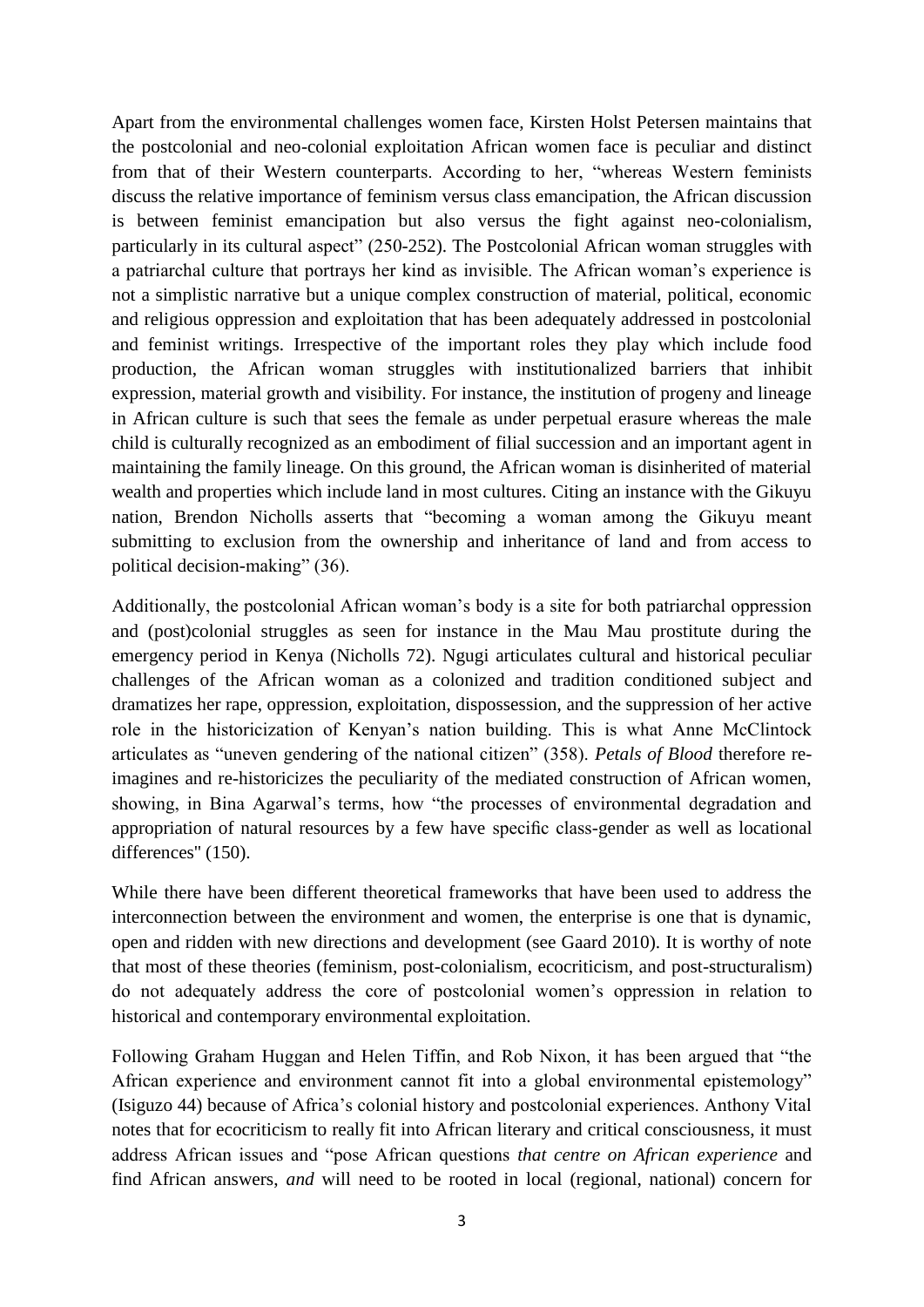*Africa's* social life and its natural environment" with emphasis (88). Thus, critics in environmental humanities are embracing postcolonial ecocriticism for its imagination of the African place. This approximates what Elizabeth DeLoughrey and George B. Handley describe as "infinite meanings": geographically, genealogically, and phenomenologically (4). Recent works such as Laura Wright's *"Wilderness into Civilized Shapes": Reading the Postcolonial Environment* (2010), Byron Caminero-Santangelo's *Different Shades of Green: African Literature, Environmental Justice and Political Ecology* (2014), and Cajetan Iheka's *Ecological Violence, Agency, and Postcolonial Resistance in African Literature* (2017) are critical endeavours that re-read and address Postcolonial Ecocriticism, locating the postcolonial environment in the African novel. In this regard, African novels like the ones written by Ngugi wa Thiong'o, Chinua Achebe's *Arrow of God*, Ayi Kwei Armah's *The Beautyful Ones Are Not Yet Born*, J.M Coetzee's *Life & Times of Michael K*, and *The Lives of Animals* and the more contemporary novels such as Zakes Mda's *Heart of Redness* and *The Whale Caller* in recent times are being read as repositories of the complexities between postcolonialism and environmentalism.

It is important to note that Ngugi wa Thiong'o has been consistent in capturing the colonial legacy not just on human subjects but also on material nature. Apart from his attempts at addressing decolonization, he captures the environment as sites for (post)colonial exploitation and the contention between the idyllic past and consumerist present. While there are many readings of Ngugi's *Petals of Blood*, Brendon Nicholls' political reading of the novel stands out for its location of the connection between women and land.

In his *Petals of Blood*, Ngugi wa Thiong'o observes land from the angle of environmental justice and directly connects Kenya's history of anti-colonial struggle with the activism against the destructive legacies of colonialism on the environment. Historically speaking, the novel resonates with what Caminero-Santangelo describes as "postcolonial regional particularism" (9) with its focus on (post)colonial Kenyan discourse on land expropriation and appropriation, the ecosystem of Ilmorog (Kenya), and how these issues link to global discourse on environmentalism, gender oppression, and capitalist consumerism from the precolonial Illmorog to the postcolonial New Illmorog.

Apart from its gender activism; *Petals of Blood* recognizes a compelling environmental agency. To echo Caminero-Santangelo's description of Ngugi's *The River Between*, *Petals of Blood* "represents an unambiguous or uncomplicated progression— even in terms of environmental discourse" (49). The pertinent issue in the novel is how colonial practices transform Illmorog's ecosystem from its pristine nature as seen in the narratives of the old woman, Nyakinyua, and how the drought affected the environment and people of Ilmorog. Thus, *Petals of Blood*, according to Laura Wright is "an indictment of the environmental damage produced by colonialism and neocolonialism" (32).

Using the seemingly inextricable link between the African woman and land, Ngugi framed an anti (neo)colonial and patriarchal discourse. In *Petals of Blood*, mechanisms of gender exploitation enable a discourse that is material-nature dominated. The subaltern woman: a poor and exploited woman, voiceless and displaced to the fringes of the society, and excluded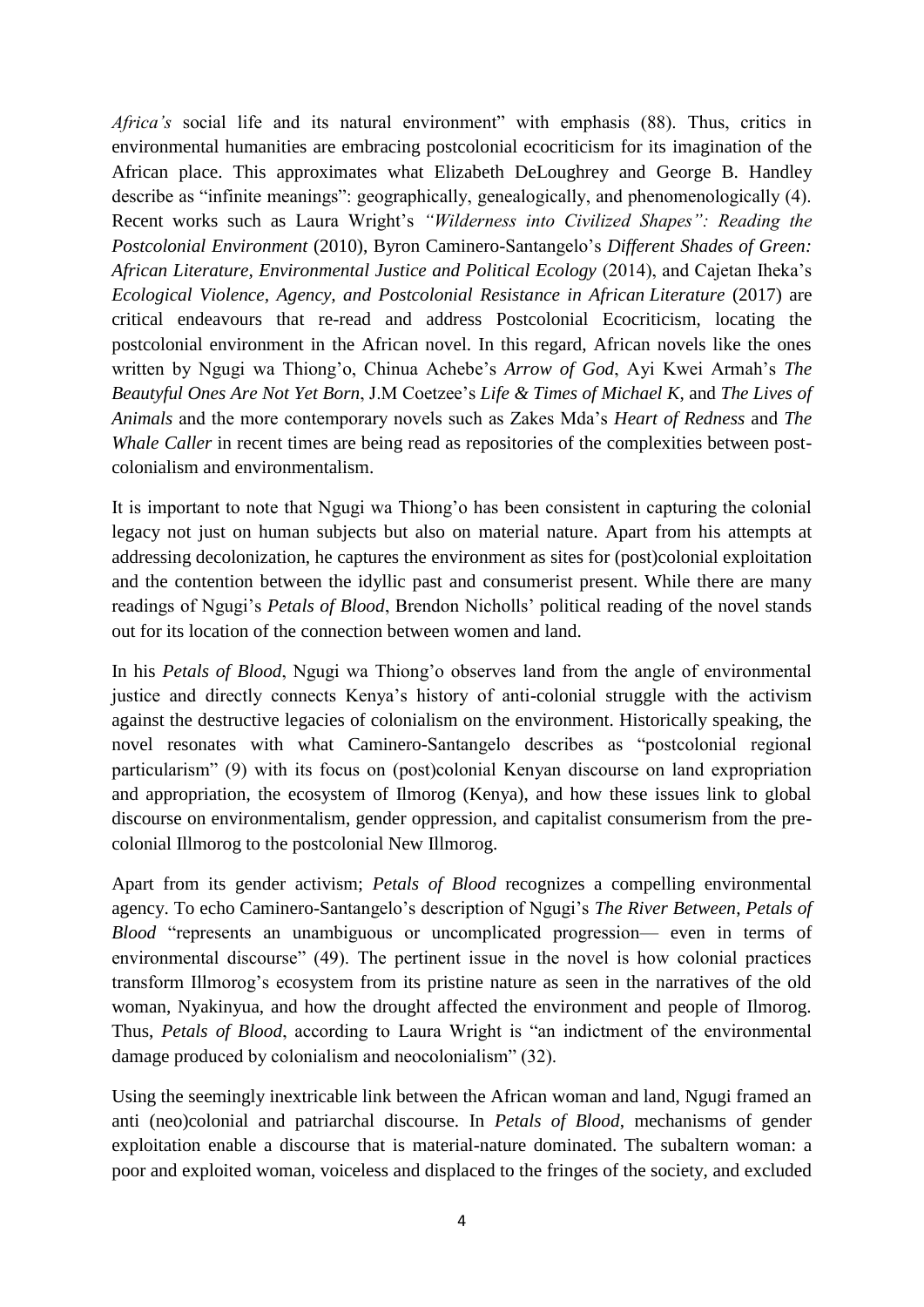from the hierarchy of power, is figured as a contested site as the land while (neo)colonial patriarchy is portrayed as their violator.

As pointed earlier, Ngugi wa Thiong'o identifies binary constructions in *Petals of Blood*, the gendered binary, which includes women, land, and gendered men; and the patriarchal binary which is both colonial and cultural. There is a fundamental juxtaposition between the gendered conservative subjects (Nyakinyua, Njuguna, Wanja, Abdulla, Karega and Munira) and the patriarchal consumerists (Chui, Mzigo and Kimeria Hawkins). In the same vein, there is a difference between the pre-colonial idyllic past and the postcolonial consumerist present; and the old Ilmorog rooted in communalism and a conservative eco-conscious culture (Caminero-Santangelo 52), which is contrary to the corrupt, individualistic and consumerist modernism of the New Ilmorog. Also, the preservative and therapeutic sexual relationship between Wanja and the gendered men is at odds with the exploitative sexual relationship Wanja has with the likes of Chui, Mzigo and Kimeria Hawkins. These binaries are rooted in patriarchy, capitalism, and the destructive colonial legacy and its impact on human and material nature. The particularity of the novel's stance on the historical exploitation of postcolonial Africa alludes to the apocalypse in the Bible's book of Revelation which Ngugi quotes at the beginning of the novel. Ngugi's reference to the crown, blood, conquering and destruction of the earth in Revelation, Chapter 6 resonates with his eco-activism in *Petals of Blood*. It also points to the environmental and human exploitation structured through imperialism.

## **The interconnection between the bodies of women and nature**

It is important to note that while Ngugi constructs binaries in *Petals of Blood*, the dichotomies are fluidal. For instance, he feminizes some of his male characters in order to fit them into the episteme of nature to show that patriarchy should not be simplistically read as the men folk but rather as a complex structure that enables exploitation of women and the environment. Ngugi explores what, according to Cajetan Iheka, is a "notion of collectivity where like-minded men and women work together for their common interests" (126).

Contrary to Ngugi's inclusion of men in discussing exploited nature, some African writers have maintained a stricture between the connection of women and nature in their activities and writings. Writers like Tsistsi Dangaremgba and Wangari Maathai, among numerous others, have shown how women in the strict sense of gender and the environment are exploited. Wangari Maathai, in her memoir, captures how the African woman through environmental activism can face oppression. Rob Nixon notes that "Kenya's Green Belt Movement, co-founded by Wangari Maathai, serves as an animating instance of environmental activism among poor communities who have mobilized against slow violence, in this case, the gradual violence of deforestation and soil erosion" (128). Following Ngugi, Kaine Agary in *Yellow Yellow* demonstrates where expatriates from the multinational oil companies do not just exploit and degrade the Niger-Delta environment, but also ravish their women and men (Akung and Iloeje 71).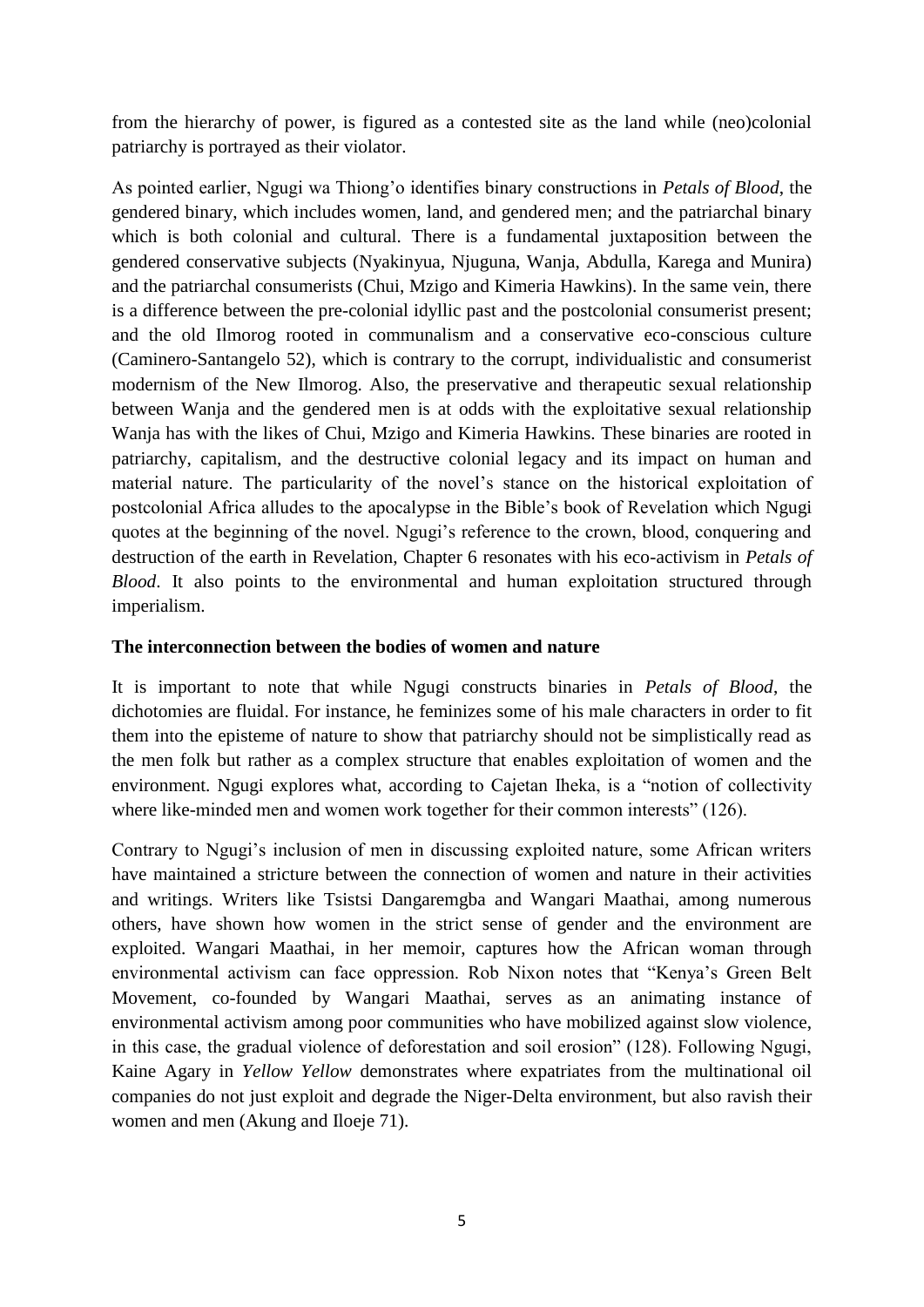Ngugi wa Thiong'o's *Petals of Blood* vividly captures the complexity of the African woman and the environment by demonstrating the politics of colonialism, neo-colonialism and African collaborators in the exploitation of the bodies of women and the environment. This exploitation poses a great threat to the subaltern African woman. Nixon observes that the "threat had its roots in a colonial history of developmental deforestation, most memorably evoked in Ngugi wa Thiong'o's epic novel *Petals of Blood*" (134). Of all the exploitations experienced in the novel by the major characters, the climax of the exploitation of the major two female characters, Nyakinyua and Wanja, is related to the land. In fact, the two female characters are the major characters that legitimately own land in the novel. Nyakinyua's ownership of land is through legitimate traditional transfer before losing it to the bank. Wanja re-acquires the land when the bank auctions it unlike the major male characters that appropriate lands illegitimately the way they rape women. The exploitation of land and women is a recurring pattern in Ngugi novels. In *Weep Not Child*, Ngugi genders land; land is conceived as the subject (or object) of struggle between the colonizer and colonized. The gendering of land in *Weep Not Child* provides the male characters a place upon which the conflict in the novel is built on. Also in *A Grain of Wheat*, Mumbi's body (sexuality) is imagined as a place of political contestation and national dialogue.

Ngugi reverses the patriarchal neo-colonial structure that seeks to disinherit the African woman. The disinheritance of the African woman is a recurring pattern in many African novels. In Tsistsi Dangaremgbas's *Nervous Condition*, Nhamo is chosen over Tambu as Nhamo is seen as the family's successor and should be better equipped than Tambu, seen as a female who will be married off someday. Also, Alpha Shange in the novel *Ifa Lenkululeko* describes the unequal status of women in African culture particularly in matters of inheritance. Thus, Nicholls asserts that "becoming a woman among the Gikuyu meant submitting to exclusion from the ownership and inheritance of land and from access to political decision-making" (36).

Through Nyakinyua's land ownership and its redemption by Wanja, Ngugi interrogates the notion of exclusion and re-imagines the African woman as an agency or custodian and conserver and repositions her as having the economic and cultural power that is often the reserve of men. The women's legitimate ownership of land is in apposition to the illegitimate capitalist appropriation of land by those in the consumerist league of Chui, Mzigo and Kimeria Hawkins. The acquisitive nature of neo-colonial patriarchy is also opposed to the matriarchy of Nyakinyua who "… represents hope as rooted in legitimacy, traditional communal identity and culture formed by a close relationship with the soil, embodying an ideal ecological wisdom and enabling effective environmental practice" (Caminero-Santangelo 43).

Consciously as the ideologue he is, Ngugi creates his major female characters to possess land which Nicholls calls "another contested domain" (18). By making a woman such a powerful symbol of patriarchy, he re-positions the woman's role in idyllic preservation of land. On the contrary, nature is exploited by powerful men like Chui, Mzigo and Kimeria who control the economy in collaboration with the former Western colonialists. Unlike the women who legitimately own and acquire land, these men forcefully acquired choice lands, and convert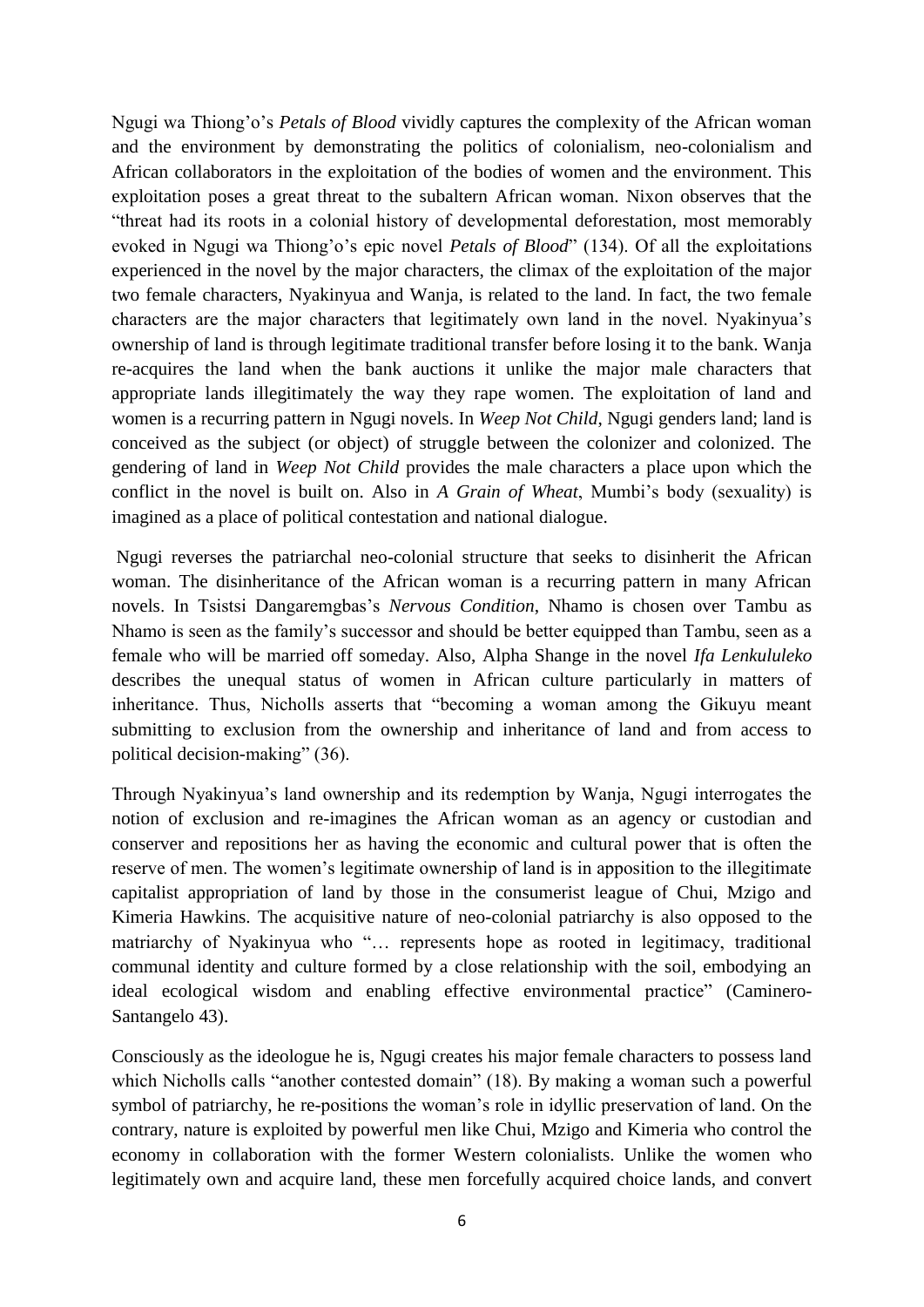them from their subsistence use to degraded sites for industrial pollution. The degradation of Kenyan lands resonates with the utilitarian objectification and sexual exploitation of Wanja by Kimeria and her loss of innocence as a teenage school girl. The trope of the raped land and woman underlies the creative conception of the exploited bodies in the novel.

Consequently, Ngugi's conception of women as nature (land), particularly Nyakinyua in the Old Ilmorog and Wanja, who are dominantly imagined and referenced in idyllic terms in the novel, should not be misconceived. The issue of feminizing nature and connecting it to women comes with its dangers and self - contradictions, particularly with the patriarchal and cultural notion that women are closer to nature. This notion which associates women with weakness, emotion, spirituality, and sees them as utilitarian equally, foregrounds the devaluation of nature and feminized values as opposed to the masculine which is associated with strength and reason, and therefore elevated (Birkeland 18-19).

The idea that women are 'essential nature' is sociological, capitalist, patriarchal and cultural, and not biological. As Joan Griscom puts it, no gender is closer to nature than the other. However, the social construct of gender could influence how one gender experiences nature. Thus, the argument of which gender is "closer to nature" is historical, and a "construct of culture" (Griscom 9). In the sense of consumerism, the allusion of women to nature by Mzigo, Chui and Kimeria in the novel are cultural, capitalist and exploitative.

On the contrary, the feminised eco-conscious men's perception of women as nature is ideal and healthy; that is, women are seen as more attuned and protective of nature. In fact, Munira once declares to Wanja that the women of Ilmorog "are one with the soil..." (75) In his *Facing Mount Kenya*, Jomo Kenyatta reiterates the cultural affinity of the Gikuyu woman with land and how women are the custodians of land which is associated with spirituality, recreation, sustenance, and preservation of the body:

> The Gikuyu consider the earth as the 'mother' of the tribe, for the reason that the mother bears her burden for about eight or nine moons while the child is in her womb, and then for a short period of suckling. But it is the soil that feeds the child for a lifetime; and again after death it is the soil that nurses the spirit of the dead for eternity. (21)

Nicholls' reading of the *Petals of Blood* is instructive here. He points out how Munira's notions of women "are associated with the generative agricultural potential of the land" (123). While Mzigo, Chui and Kimeria association of land with women is to render them exploitable (appropriate and plunder), Munira's association of Wanja with the land is to apotheosize (idealize her power of procreation and sustenance).

Beyond the foregoing, there is an attempt to correlate the productivity of the land with sexuality. It is in this sense that Munira describes an impending sexual intercourse with Wanja as "my harvest" (Ngugi 66). Throughout the novel, the male characters employ gendered ecocritical terms in describing the body of Wanja. The exploration of Wanja's body is akin to the exploration of nature. Ngugi demonstrates this particularly in the night of the sexual encounter between Munira and Wanja, linking Wanja's womb to the moon. In the scene, Wanja anticipates the rising of the moon which she has been told would heal her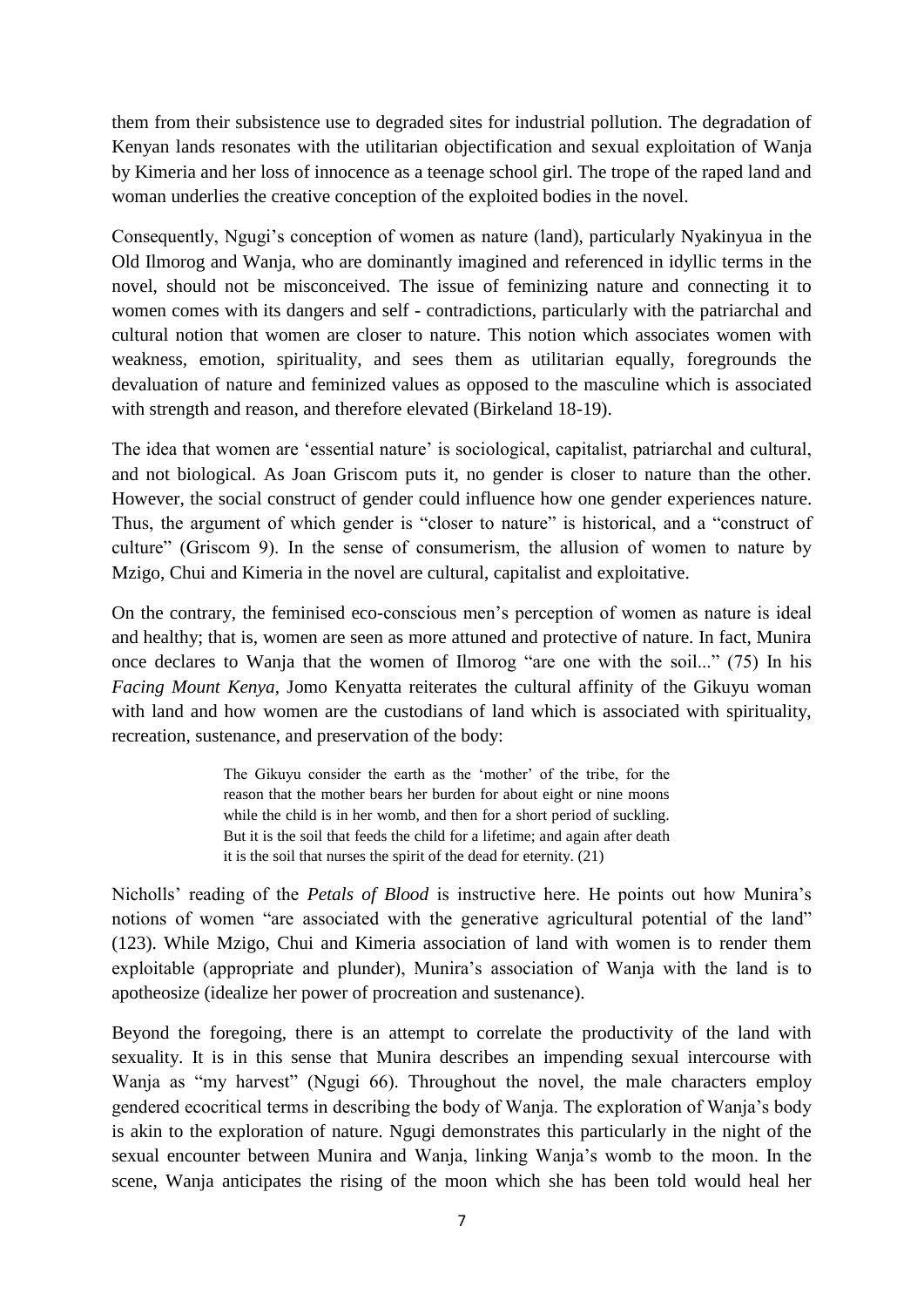infertility. It is with the anticipation of this healing through the rising grandeur of nature that she offers her body to Munira in order to conceive a child with the moon up in the sky. It is a moonless night while they are in the hut. The failure of the appearance of the moon signifies the unhealed womb of Wanja. At the point Munira wants to leave, the moon appears (Ngugi 66).

Wanja's appeal to Munira when he is about to leave to break the moon over her reinforces how her body is one with nature, and establishes a connection between a woman's body and nature's body. Wanja leaves Ilmorog after the sexual encounter; Munira describes the absence of her body presence as an environmental hazard: "For him Ilmorog without Wanja had been a land of drought" (Ngugi 83). This interpretation reveals the important role of the African woman in establishing wholeness of not just the body but also that of the ecosystem.

Karega is not left out in the use of gendered ecocritical terms in describing the affinity of a woman's body and nature. The sexual relationship with Karega is described as "mutual nakedness" which alludes to tender ploughing of the land as the narrator notes that there is "tender readiness" while characterizing Wanja's vagina with "moistness" like a soil about to be cultivated (Ngugi 230). In Karega's thoughts in the novel, Wanja and nature submerge after their sexual intercourse: "So many experiences, so many discoveries in a night and a half harvest time for seeds planted in time past" (Ngugi 66).

The nature of Karega, Munira, and Abdulla's sexual relationship particularly that of Karega with Wanja, contrasts with that of Chui, Mzigo and Kimeria Hawkins which also points to the difference in the attitude of these two groups towards the environment. The healthy and consensual sexual relationship particularly between Karega and Wanja contrasts with the sexual exploitation of the young and unsuspecting Wanja by Kimeria who took advantage of her innocence. Kimeria's first sexual relationship with the young Wanja is symbolic of the unsuspecting way the colonialists invaded Africa and ravaged her pristine ecosystem. Furthermore, Kimeria's rape of Wanja during the journey of people of Ilmorog to Nairobi spells exploitation and control. The rape is symbolic of the many ways a resistant African female is conditioned, frustrated and maligned in her quest for and power and access to better her lot. This is demonstrated by Wanja's participation and leadership in the journey. Her sacrifice of her body and her participation in the journey are a powerful conserving mother figure narrative of an African woman in search of healing for her drought-ridden environment as exemplified in Joseph's sickness. Wanja's role as a force in both the new and old Ilmorog is a reversal of the patriarchal roles women are exempted from in African culture. It also shows how the postcolonial African woman has evolved from the doubly exploited subaltern to a powerful role of agency as it relates to herself, her people and the environment. Her imprisonment before the rape by Kimeria is a metaphor for colonial subjugation and reveals the "technical aggression and the male, militarized possession of the earth" and the exploitation of the African woman (McClintock 4).

While Wanja's sexual relationship with Kimeria, Chui, and Mzigo is consumerist, the site of Karega's copulation with Wanja reveals the novelist's vision of the connection between the subaltern African woman and nature. In the course of such an encounter through her recourse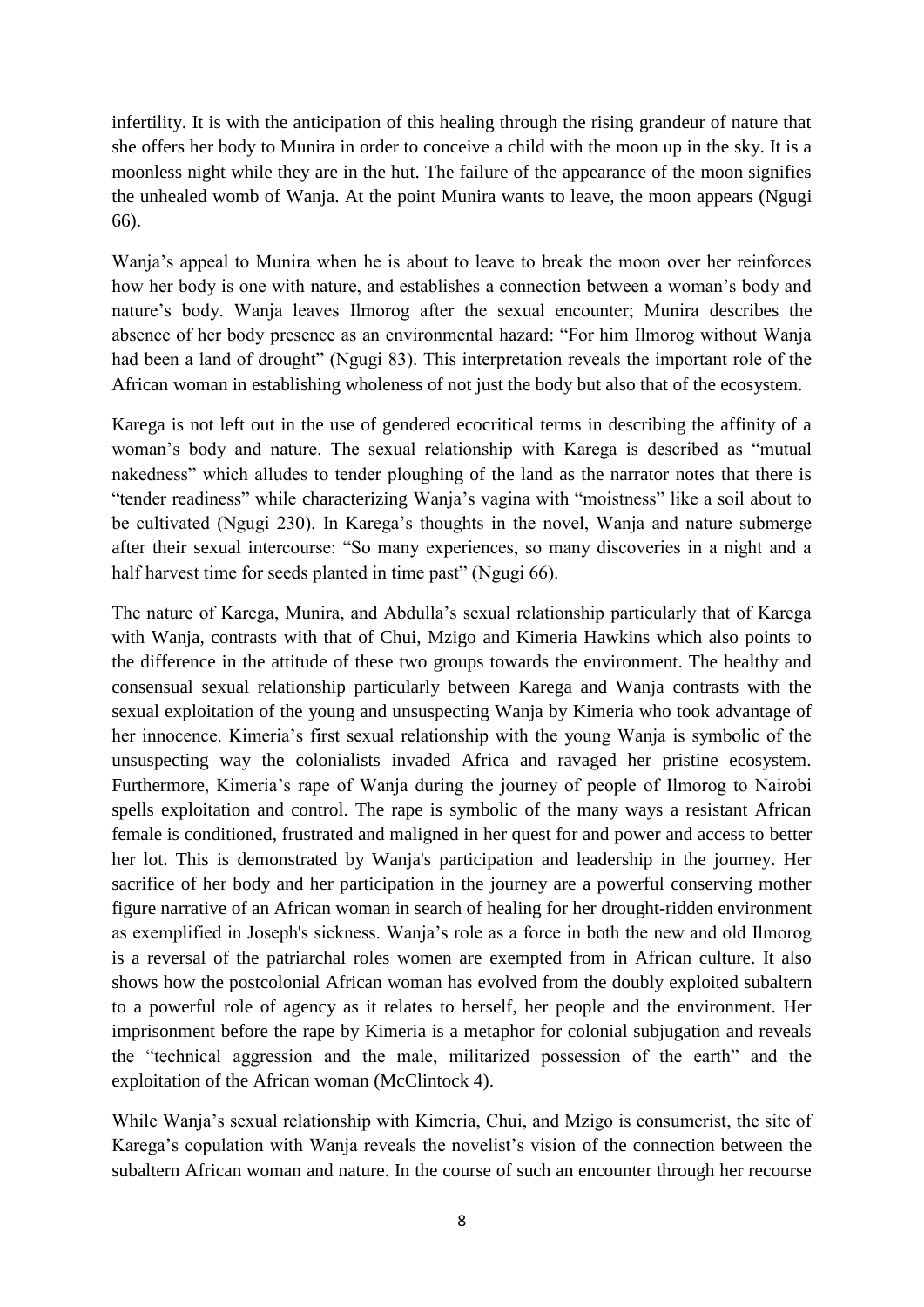to the therapeutic power of a nature, Wanja experiences "an inner peace and an inner lightness she has never felt before" (Ngugi 231).

In a similar way, Wanja's body is presented to reflect both the prostituted woman and the prostituted environment. One is reminded of the colonial narrative of Africa as a wilderness which the colonialist declared an empty land, opened to them for ravaging. McClintock instructively reveals that the colonialist eroticizes the colony, seeing it as a sexually starved native woman in need of sexual satisfaction from the colonialist, thus, offering them "sex and submission" (25). This patriarchal and colonialist notion of empty or virgin land denotes lack of sexual agency and a need for sexual appropriation. It is with this notion that the African environment was violently exploited by the colonialists for raw materials for European industries while trees strange to the African soil were planted as cash crops, thereby changing the topography of the African environment. The native women were not spared; they were equally appropriated and raped by the colonialist.

During decolonization, the environmental degradation continues, particularly in Kenya, during the Mau Mau revolution. The environment and forests become a place of contest between the colonists and the Mau Mau revolutionaries. Women are not spared as they were forced to prostitute their bodies in exchange for information from the Mau Mau and for bullets from the colonialist. The women, according to McClintock were "reduced, in male eyes, to the space on which male contests are waged" (31). The Mau Mau prostitutes did this at great risk to their lives as any form of betrayal perceived by any side led to the execution of these women. As such, the war of decolonization is not only fought on African soil but on the bodies of African women. Wanja is reminiscent of the Mau Mau prostitute in the postcolonial era as she avails herself to the two groups of men in the novel, even though as has been pointed earlier she offers herself wilfully to Abdullah, Karega, and Munira. Thus, the exploitation of the African woman continues even in postcolonial time.

The characterization of Wanja is such that it exposes the exploitation of women in postcolonial Kenya. Wanja, after she dropped out of school because of an unwanted pregnancy, becomes a prostitute who killed her child. Her involvement in prostitution is symmetrical with the environmental degradation of the post-colonial state of Kenya, where the land/environment is prostituted out to tourists at the detriment of the wholesomeness of the Kenyan women who energize the tourism sector with their bodies. While these tourists tour the Kenyan natural environment they also tour the bodies of the Kenyan women. Wanja gives a lucid testament of these experiences of the prostituted bodies in her tale of the German tourist who wanted to have a bizarre kind of sexual relationship with her that involves the German tourist's dog. Later in an unsaid reference to the sexual activities of women in a tourist village owned by the German, Wanja notes: "Women go there to sing native songs and dance for white tourists... they are paid ... well... that's another story..." (Ngugi 292).

### **The Politics of the body: colonial and postcolonial exploitation**

Vandana Shiva, an Indian ecofeminist, notes that instead of the development that ought to have come with decolonization it is "reduced to a continuation of the process of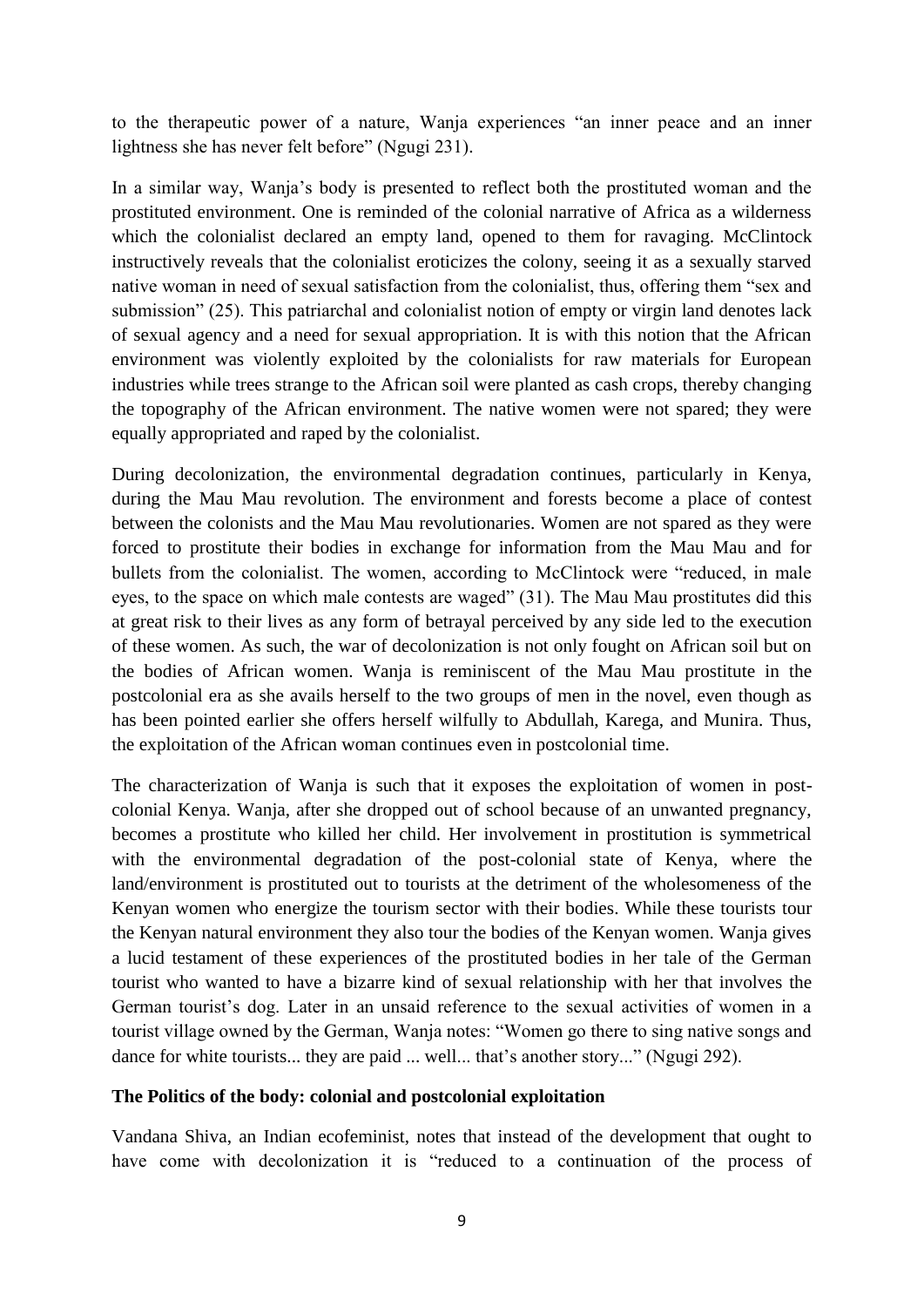colonialization... an extension of modern Western patriarchy's economic vision based on the exploitation or exclusion of women... on the exploitation and destruction of nature, and on the exploitation and destruction of other cultures" (189-90). In this vein, Elleke Boehmer holds the view that "once the desired social transformation has been secured, political leadership tends to reimpose gendered structures with more or less the same severity as their former capitalist and/or colonial foes" (45). This perception of exploitation is rooted in the patriarchal structure of gendering that establishes a nexus between nature and women, language, and culture. That is, the notion of women and the environment is gendered (feminised) which in turn leads to their exploitation and, to borrow Andre Benneth and Nichola Royle's words for men's "comfort, wealth, and well-being" (148). Benneth and Royle note that "such exploitation is produced partly by way of an identification of one with the other (women are said to be less rational than men, thus 'closer to nature', and therefore in need of civilizing, through masculine control and order)" (146).

There is a parallel exploitation and appropriation of the environment and Wanja's body by the same capitalists: Chui; Kimeria; and Nderi wa Riera. Wanja narrates how the trio took over the sole production of Theng'eta through an appropriation that dispossesses others, and how the environmental and economic exploitation by Mzigo, Chui, and Kimeria is linked to her body.

> And the directors of the Kenya branch were Mzigo, Chui, and Kimeria. I could hardly accept this twist of fate.... I don't even know how I came back here... I go with all of them now... I play them against one another... It is easy because I only receive them by appointment... If there is a clash, the girls... they know how to handle the situation... and, strange... they pay for it... they pay for their rivalry to possess me... each wants to make me his sole woman... (293)

Citing the overall exploitation in *Petals of Blood*, Nicholls avers: "The broader implication is that the economic exploitation of Kenyan labour contains overtones of sexual imposition" (124).

The new neo-colonialists and the African patriarchs through consumerism and the cultural erosion of the people enjoy the exploitation of their people and live an excessively materialistic lifestyle. Ngugi wa Thiong'o establishes in the novel that colonial and postcolonial exploitation of the African woman and the environment are the same, and executed with the same patriarchal pattern and structure: "Christianity, Commerce, civilization: the Bible, the coin, the Gun… Holy Trinity" (88). Explaining further, Karega says about Africans: "In the beginning he had the land and the mind and the soul together. On the second day, they took the body away to barter it for silver coins. On the third day, seeing that he was still fighting back, they brought priests and educators to bind his mind and soul so that these foreigners could more easily take his land and its produce" (Ngugi 36). Note how this structured exploitation links the body and the environment: land and body, land and mind, and land and soul. Thus, having used Ilmorog as a metonymy for Africa, the author declares after the invasion of Africa and the consumerist deforestations of its precious trees which opened the earth to the blistering and bleaching sun causing environmental drought: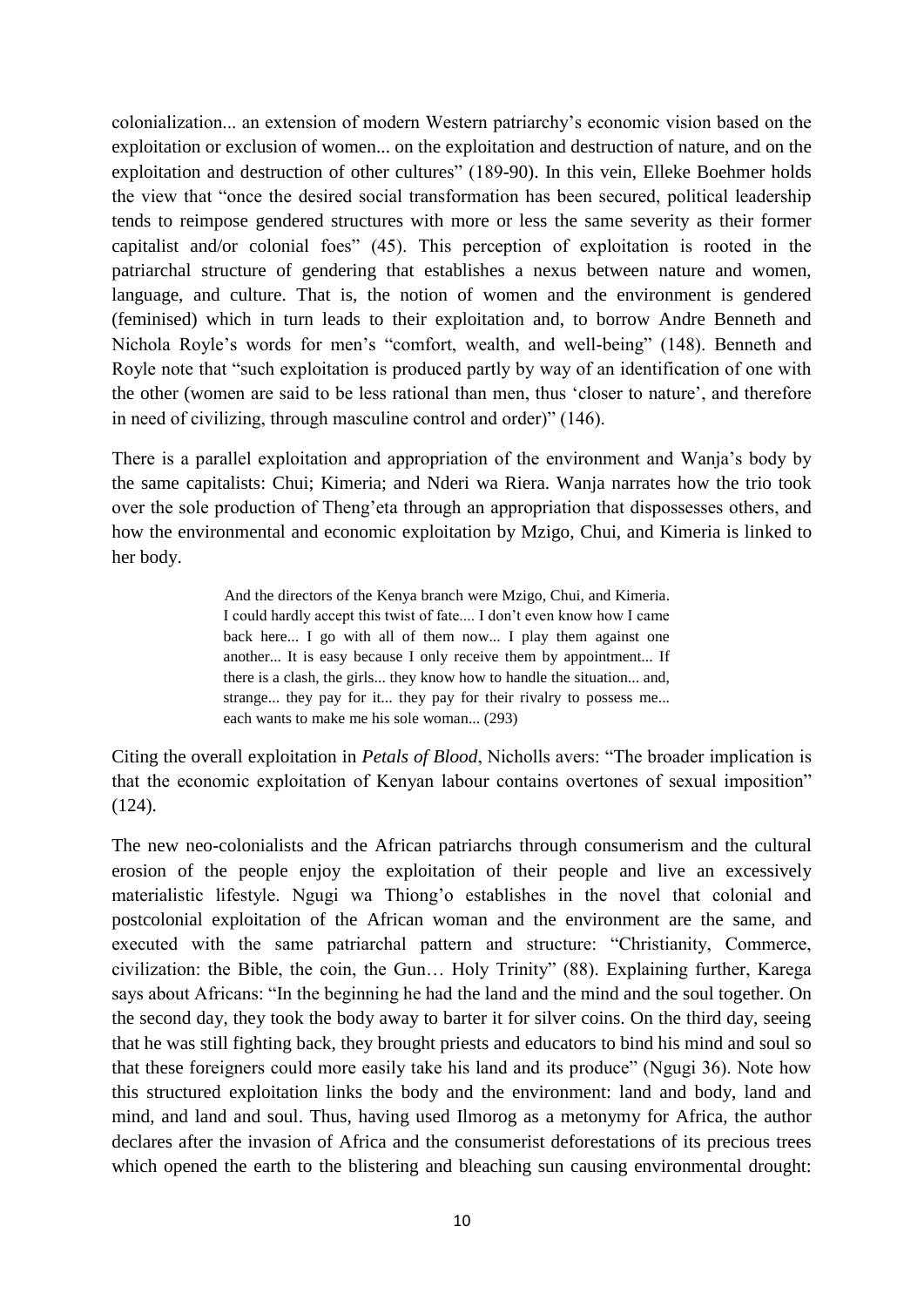"But the Ilmorog they now came to was one of the sun, dust, and sand" (Ngugi 107). The narrator reveals that Wanja and Karega were especially struck by the change in the face of Ilmorog countryside: "so green in the past,' she said. 'So green and hopeful... and now this" (Ngugi 107).

This same pattern of exploitation is seen in the postcolonial Ilmorog where the Western neocolonialists and their indigenous African collaborators have replaced the old colonial order. In the new Ilmorog is a new order of patriarchs. To advance their cause they still use the same colonial structure that enables extreme consumerism and exploitation: religion and force. As a harbinger to the new Ilmorog, the authorial narrator notes after the trip to the city: "Then two lorries came almost at the same time and brought men who started erecting a church building and a police post" (Ngugi 202). It was gradual but steady, the peaceful Ilmorog through consumerist modernism turned from "... a deserted village into a sprawling town of stone, iron, concrete and glass and one or two neon-lights..." (Ngugi 203).

Postcolonial modern Africa, as the new Ilmorog signifies, brings with it a new phase of decadence, spiritual loss, acute exploitation, and degradation of women and the environment as opposed to the pre-colonial Ilmorog of a rich and healthy environment. The narrator observes that the pre-colonial Ilmorog, during the days of its founder, Ndeni, had been a "thriving village" with "nature's forests" as their environment which the peasants tamed to bring "forth every type of crop to nourish the sons and daughters of men" (Ngugi 120) after which "imperialism came and changed the scheme of things" (Ngugi 6). This healthy environment is destroyed by the colonialist's commercial and harmful agricultural methodology. Caminero-Santangelo posits that: "the images of a dry, unproductive land suggest soil erosion and infertility, inadequate water supply, and poor crops—which were, and remain, long-term results of the impact of scientific agriculture and conservation in Kenya" (51). Ilmorog becomes a dry land, with its existence being threatened by drought, a situation that points to the increasing lack of subsistence and economic power of the African woman whose existence depends largely on the yields of the land (Ngugi 110- 101).

After the drought and the journey to the city, there emerges a new modern Ilmorog. The narrator notes with consternation: "Progress! Yes, development did come to Ilmorog" (Ngugi 268). But then "Ilmorog and everybody was changed, utterly changed" (Ngugi 269). The New Ilmorog came with a modernist progress which leads to pollution, loss of land and spirituality of the Old Ilmorog. While the people of Ilmorog lose their lands in the new Ilmorog, Wanja loses hope and a chance at redemption (Ngugi 275).

The new Ilmorog changes Wanja. She narrates to Karega how the sexual intercourse they had in the old Ilmorog changed her and made her regain her womanhood; and how she relapsed to prostitution and lost her womanhood in the new Ilmorog: "That time I felt my womanhood come back... I felt accepted... I kept to myself... God knows I am speaking the truth... I wanted to live honestly, an honest trade, an honest profit if that's possible" (Ngugi 192) There is visible change in the topography of Ilmorog which can be linked to the change in the spiritual resolve of Wanja who abandoned prostitution in the city to seek therapy and spiritual wholeness of what was left of the environmentally rich Old Ilmorog: "Wanja had sworn that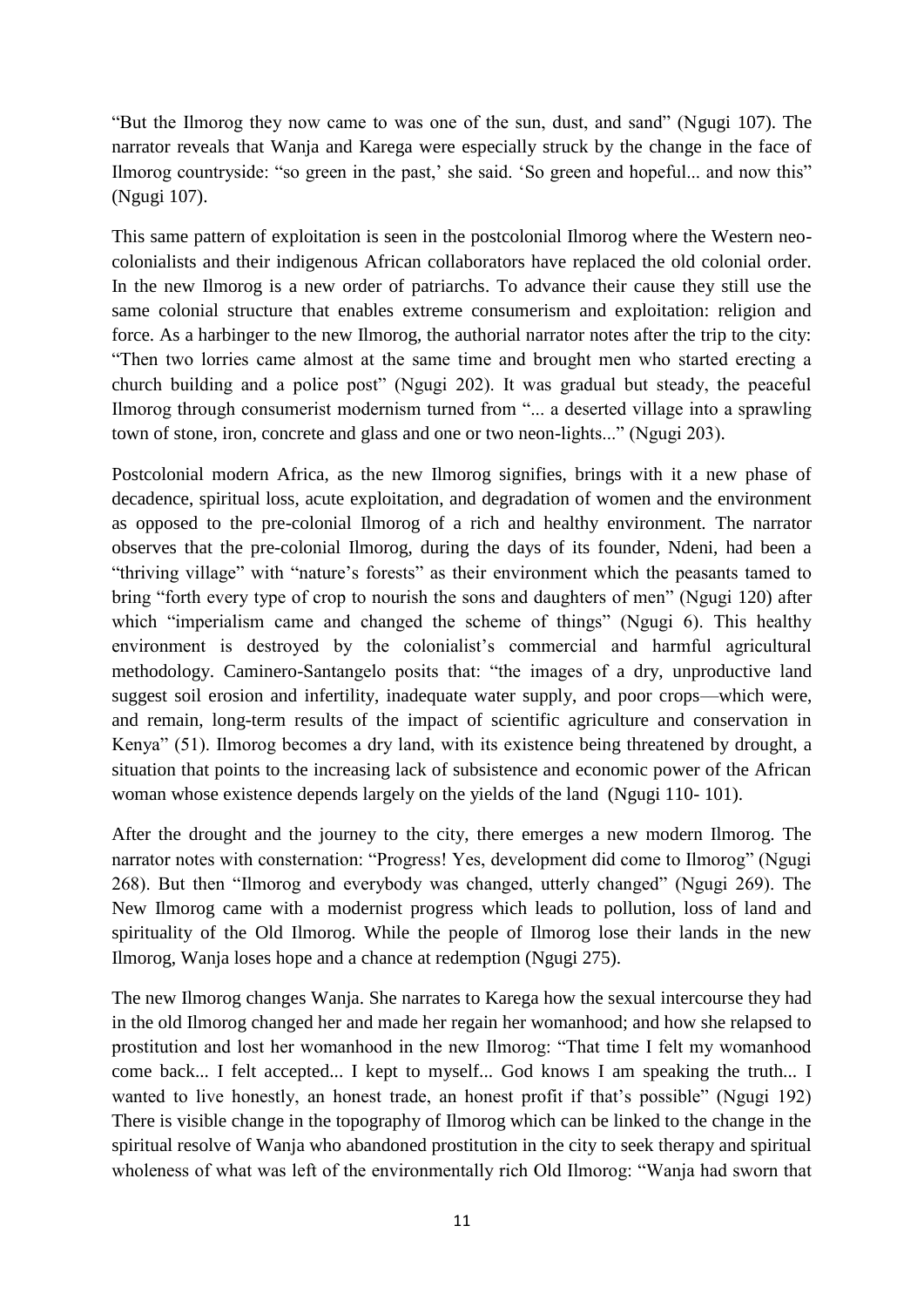she would really make something of herself in Ilmorog. And as a measure of her determination… she would never again sleep with another man" (Ngugi 126). She loses herself to the sexual exploitation of the industrialists of the New Ilmorog and the spiritual connection the Old Ilmorog offers that keeps her away from prostituting her body. Nicholls affirms that "Ngugi's association of the land and the sign 'woman' enables the reciprocity of political discourses..." and to add to his list: ecocritical discourses (21). The loss of lands and Wanja's loss of herself bring to fore the burden of the African woman and the environment in the novel. It is also linked to spiritual loss as we can see in the adulteration of Theng'eta, the loss of its production and the appropriation of its production by postcolonial consumerists.

Nyakinyua's Theng'eta is a product of a wholesome environment and is described as a drink for the spirit and the incorruptible mind, a drink that must be taken "with faith and purity in your heart" (Ngugi 210) for it to manifest its potentials for healing and giving insights: "Millet, power of God" (Ngugi 211). Nyakinyua's Theng'eta is in contrast to the Theng'eta brewed by the factory owned by the consumerist trio, Chui, Mzigo, and Kemeria, in the New Ilmorog which Munira calls "cheap" and "bagfuls of poison" (Ngugi 281). The commercialization of Theng'eta and the appropriation of the patent right for its production from Nyakinyua and Wanja points to the subaltern African woman's exploitation, dispossession and contention with the white economic order and her culturally induced disadvantaged position in competing in the so-called industrial progress that has displaced her from the sites of the familiar subsistence agro-economy. McClintock contends that "colonized women, before the intrusions of imperial rule, were invariably disadvantaged within their societies, in ways that gave the colonial reordering of their sexual and economic labour very different outcomes from those of colonized men" (6). She cannot also fit the episteme of an industrial consumerist urbane community. By losing her eco-alliance with the environment to industrial economy, she loses her wholesome spiritual, cultural and moral connection to a redeeming nature.

# **Healing in** *Petals of Blood***: Fertility of the Female Body and the African Woman's Ecoactivities**

It was a quest for spiritual wholeness and healing that prompted Wanja to return to the Old Ilmorog. Wanja's infertility is such that it troubles her and it can be linked symbolically to the drought in Ilmorog. Her infertility and the drought of Ilmorog are reflective of the spiritual drought and barrenness of the capitalists and exploiters. Ngugi's novel portends that nature can heal even Wanja's infertility if there is respect for it. For Ngugi, nature speaks and heals if it is treated with care, love and reverence. Wanja's condition renders her without any hope. But her copulation with Karega consummated on nature's site brings her healing and re-kindles her hope in regaining her lost self.

Wanja's healing is a vision of healing for the environment. This healing may be linked to her redemption of her grandmother's land. Wanja is seen in the novel as a custodian of the land. Abdulla's song to Wanja lays credence to this claim: "I will sing you a song of a town/And of Wanja who started it.../Who said that only in a home with a male child/will the head of a hegoat be roasted in feast?" (Ngugi 264) Wanja's redemption of the land is a pure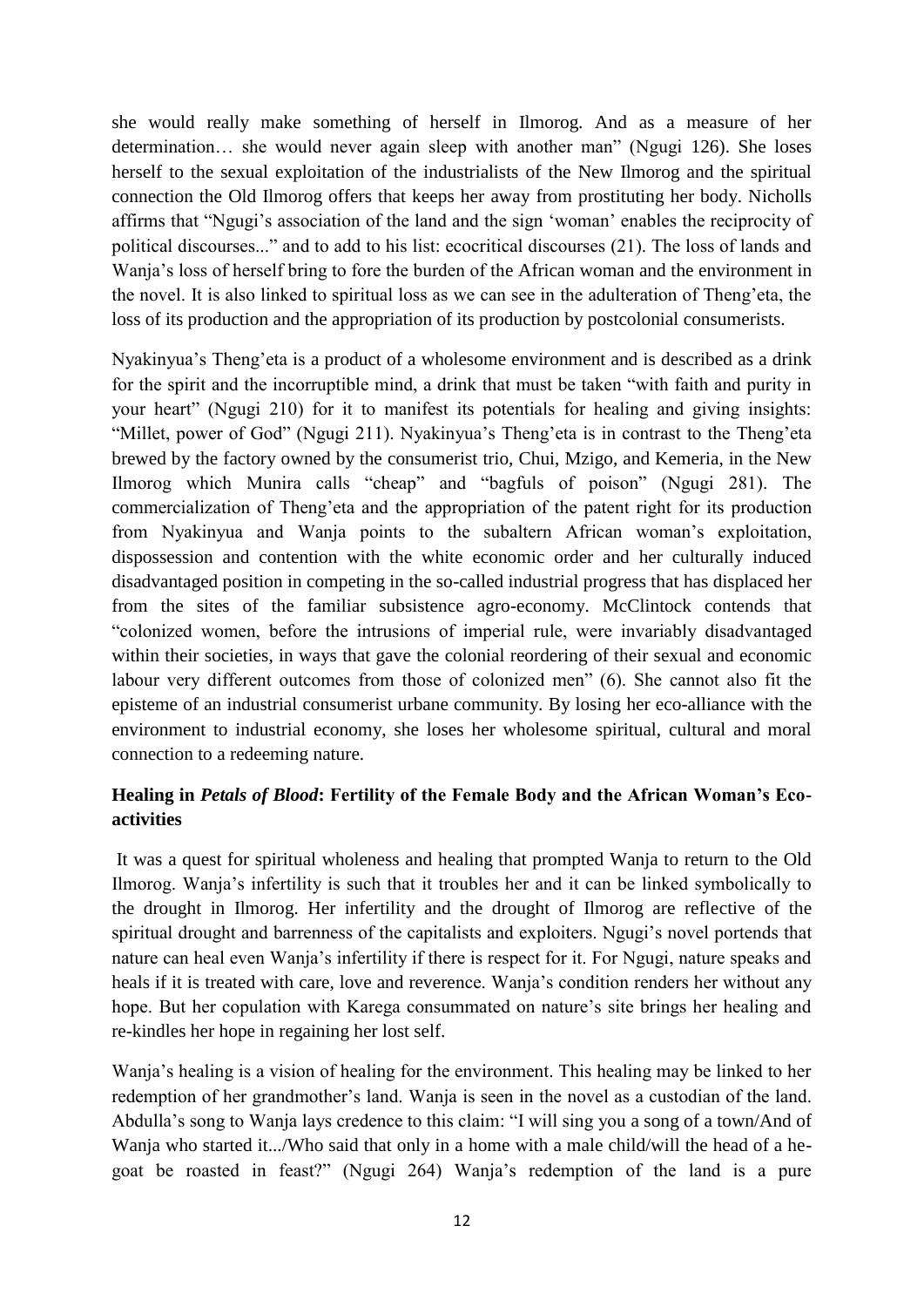demonstration of this role. She feels strongly attached to the grandmother's land: "And then something happened ... My grandmother died... I had to redeem this land... I felt it the right thing to do (Ngugi 292). Nicholls is of the view that: "Since women are the custodian of the idyllic nature of Africa, Wanja's reclamation of the land can be construed as her first attempt in redeeming herself and the nation" and in demonstrating the eco-agency of the African woman which Nyakinyua also exemplifies (123).

Wanja and her grandmother, Nyakinyua, live out the postcolonial ecocritical vision of Ngugi wa Thiong'o. Their participation and attempts to free themselves and their community from human and environmental exploitation, and the politics of rape and displacement in both the colonial and postcolonial times re-imagine the place of the African woman in the politics of preservation. While Nyakinyua tries to rouse the people of Ilmorog to action in the new Ilmorog, her eco-consciousness and activities are met with disdain. Ngugi portrays women as champions of his postcolonial ecocritical visions which are preservation and reclamation from loss and consumerism. In actualizing this vision, Elda Hungwe and Chipo Hungwe insist that "Africans have to empower themselves to repossess their own development and this is to be done by fighting corruption and by insisting on their own cultural preferences" (4).

Nyakinyua and Wanja easily come to one's mind in the imagination of the notion of reclamation. Wanja represents the link between the present and past of the local against the global. She even teaches the people of llmorog how to brew Theng'eta, an inspirational drink which helps the users to remain connected to their past. In the same vein, Nyakinyua is a matriarch protecting and rediscovering the old way. Ngugi wa Thiong'o's conception of Nyakinyua is such that she is an authoritative witness to both the colonial and postcolonial exploitation. She also represents the idyllic past of the African woman and the environment. Unlike Wanja, Nyakinyua remains untainted with the corruption of consumerism. She resists the corruption of exploitation of the colonial times and is even more forceful in her agency for preservation in the postcolonial period: "Nyakinyua, the old woman, tried to fight back. She tramped from hut to hut calling upon the peasants of Ilmorog to get together and fight it out" (Ngugi 276).

# **Conclusion**

Ngugi's postcolonial ecocritical vision is one that calls for reclamation of the idyll and a noncommercialisation of the same. Maybe it will be more meaningful to stress this vision with a scene from one of Wanja's sexual tales where she narrates how men spend to buy her body and yet she will refuse to oblige: "I once made a man spend over two hundred shillings buying me imported cider. Cider can never make you drunk you see. I simply walked out on him. I went with another who had not spent a cent on me. It felt good" (Ngugi 77).

This scene, though symbolic, gives credence to the fact that nature is not to be mortgaged to the highest bidder, consumerist or capitalist. The environment and nature must be tended by people who share the vision of preservation. They must not be like the men who think they can buy Wanja's body with money. Such people are only obedient to the colonialists and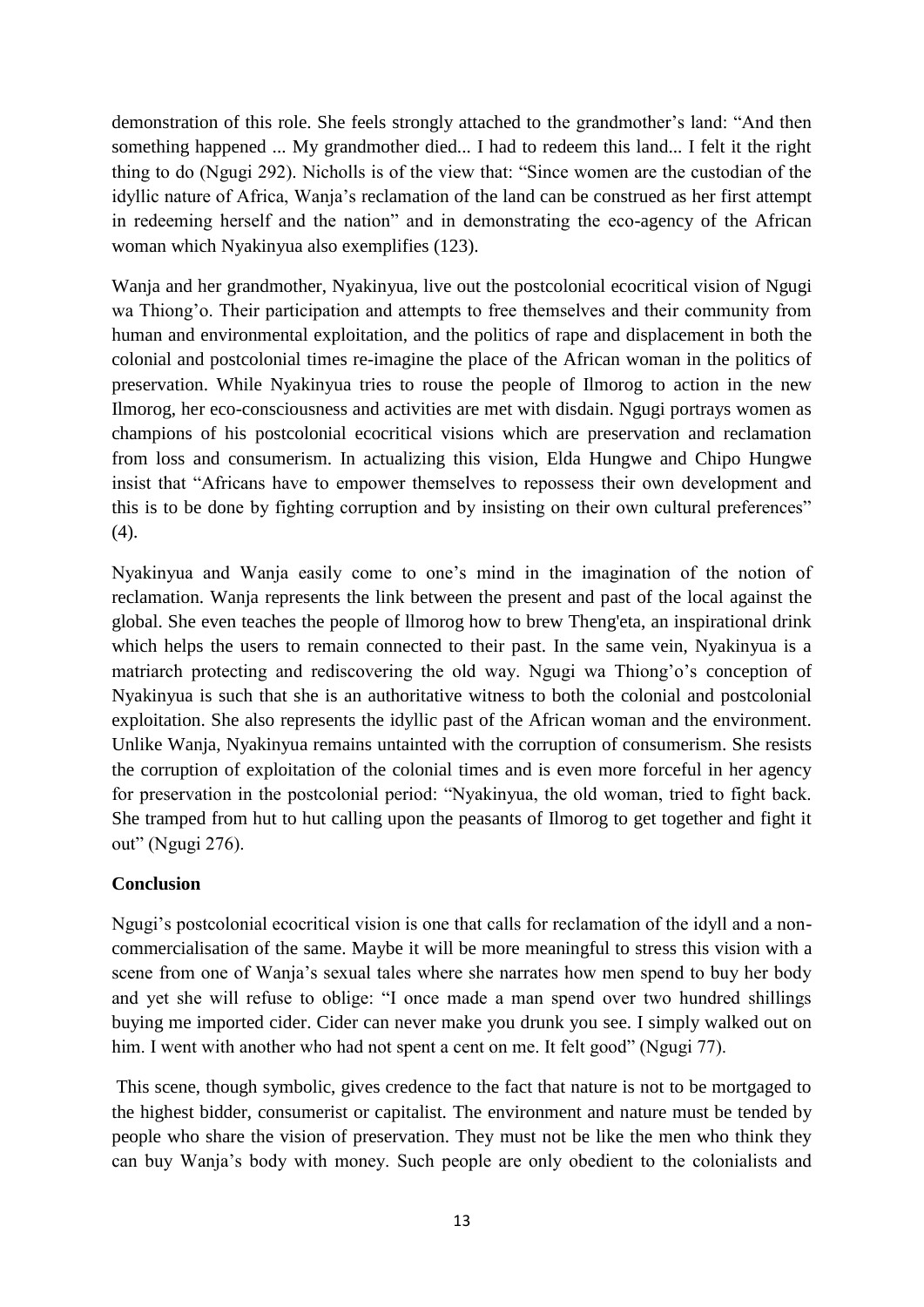capitalists' notion of commercialization; such men who are symbolic of patriarchal consumerism will rather plunder it.

 Thus, the subaltern African woman is a direct victim of the problematic displacement by patriarchal (post)colonial plunder and instrumentalization of nature for the sake of profit. As with Kenya, she is a victim of double jeopardy having lost her environment to the toxic industrialization and yet occluded in the new economic order by colonial and cultural structure.

Though Ngugi attempts to reverse the role of the African women by making them agents of his eco vision, their degradation and exploitation together with the environment are indications of the particularity of their experience. This particularity stems from the fact that the African woman's body serves as a place for colonial, anticolonial, and neo-colonial contestations and exploitation, particularly in Kenya, where these contestations, to echo Brendon Nicholls are inscribed in sexual exploitation which resonates with environmental effacement or eco erasure. The violation of the environment causes material impoverishment of the African women who depend on the conservation and preservation of their environment to survive.

## **Works Cited**

- Agarwal, Bina. "The Gender and Environment Debate: Lessons from India." *Feminist Studies*, vol. 18, no.1, 1992, pp. 119–158.
- Agary, Kane. *Yellow-Yellow*. Dtalkshop, 2006.
- Akung, J.E, and A Iloeje. **"**Kaine Agary's *Yellow-yellow*: A Study in Ecocriticism." *African Journal Online*, vol. 17, 2011, pp. 71-84, [https://www.ajol.info/index.php/lnr/article/view/75510.](https://www.ajol.info/index.php/lnr/article/view/75510) Accessed 21 Sept. 2018.

Ashcroft, Bill., et al, editors. *The Post-colonial Studies Reader.* Routledge, 1995.

- Bennett, Andre., and Nicholas Royle. *An Introduction to Literature, Criticism and Theory.* 4th ed., Pearson, 2009.
- Birkeland, Janis. "Ecofeminism: Linking Theory and Practice." *Ecofeminism: Women, Animals, Nature*, edited by Greta Gaard, Temple University Press, 1993, pp. 13-59.
- Boehmer, Elleke. *Stories of Women Book: Gender and Narrative in the Postcolonial Nation*. Manchester University Press, 2005.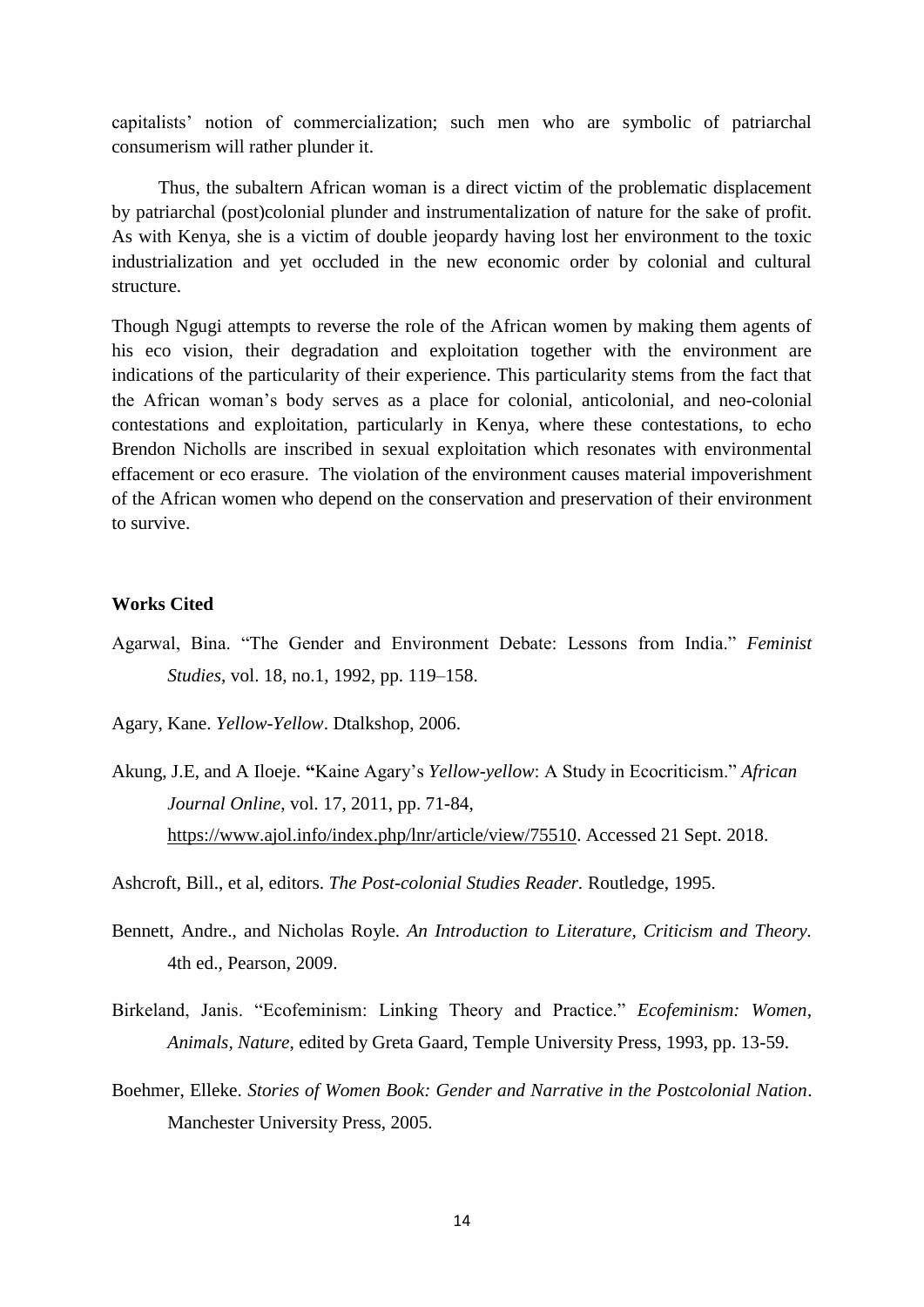- Caminero-Santangelo, Byron. *Different Shades of Green: African Literature, Environmental Justice, and Political Ecology*. University of Virginia Press, 2014.
- Cilano, Clara, and Elizabeth DeLoughrey. "Against Authenticity: Global Knowledges and Postcolonial Ecocriticism." *ISLE*, vol. 14, no. 2, 2007, pp.71-88.
- Dangaramgba, Tsistsi. *Nervous Condition*. Ayebia Clarke, 1988.
- DeLoughrey, Elizabeth., and George B Handley, editors. *Postcolonial Ecologies: Literatures of the Environment*. Oxford University Press, 2010.
- Gaard, Greta. "Ecofeminism Revisited: Rejecting Essentialism and Re-Placing Species in a Material Feminist Environmentalism." *Feminist Formations*, vol. 23, no. 2, 2011, pp. 26-53.
- Griscom, L Joan."On Healing the Nature/History Split in Feminist Thought." *Heresies*, vol. 13, 1981, pp. 4-9.
- Hungwe, Elda, and Chipo Hungwe. "Nationhood and Women in Postcolonial African Literature." *Comparative Literature and Culture,* vol. 12, no. 3, 2010. [http://docs.lib.purdue.edu/clcweb/vol12/iss3/1.](http://docs.lib.purdue.edu/clcweb/vol12/iss3/1) Accessed 21 Sept. 2018.
- Iheka, Cajetan. *Ecological Violence, Agency, and Postcolonial Resistance in African Literature.* Cambridge University Press, 2018.
- Isiguzo, Destiny Chikwurah. "Postcolonial Ecocriticism and the African Response to Human Experience and the Environment." *Localities*, vol. 7, 2017, pp 43-74.
- Kaur, Gurreet. "An Exegesis of Postcolonial Ecofeminism in Contemporary Literature." *GSTF International Journal of Law and Social Sciences (JLSS)*, vol. 2, no.1, 2012, pp.188-195.
- Kenyatta, Jomo. *Facing Mount Kenya*. Secker and Warburg, 1938.
- McClintock, Anne. *Imperial Leather: Race, Gender and Sexuality in the Colonial Contest*. Routledge, 1995.
- Merchant, Carolyn. *The Death of Nature: Women, Ecology and the Scientific Revolution*. Harper and Row, 1980.